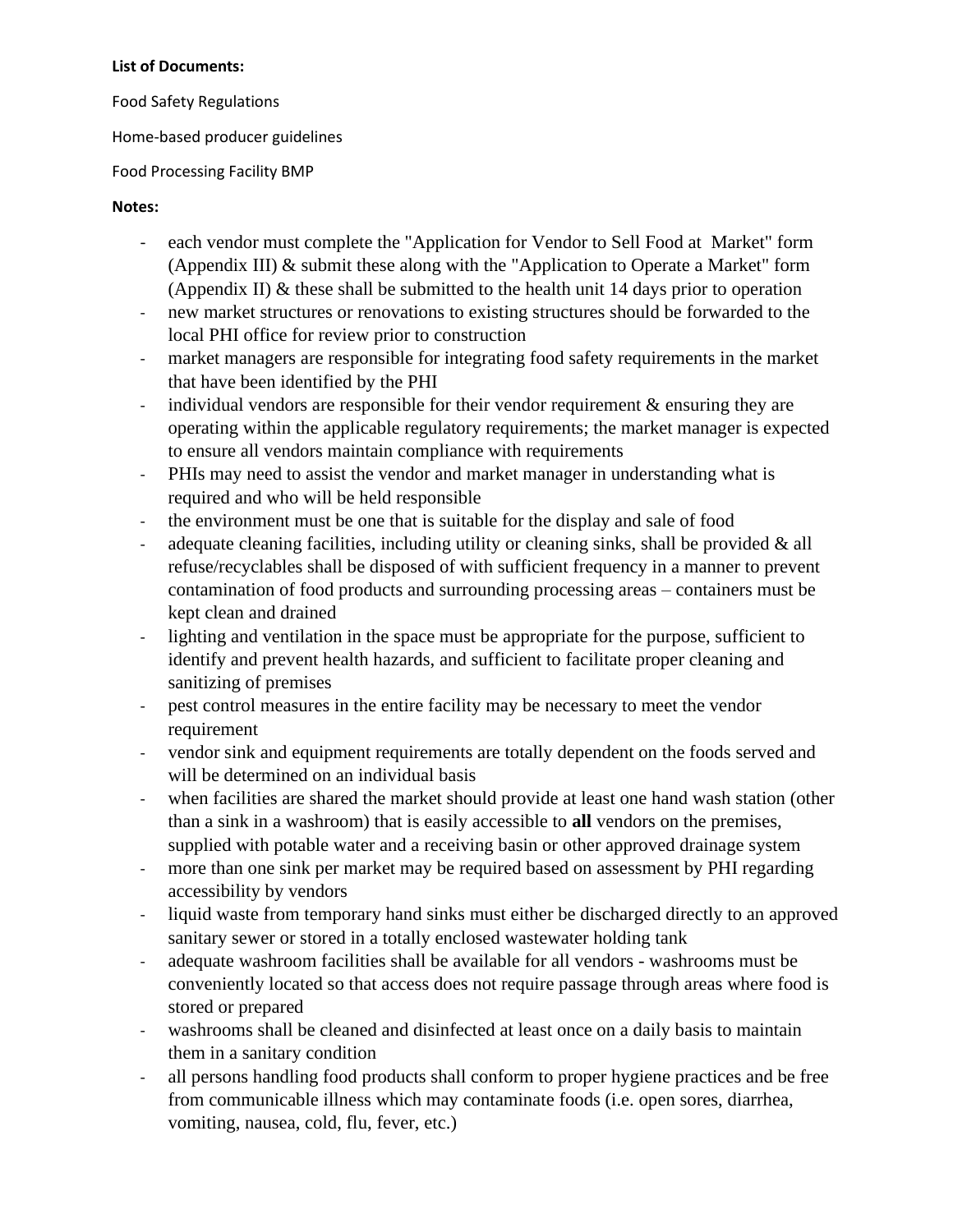- hand sanitizers are not an acceptable alternative for frequent and thorough hand washing; hands shall be washed before commencing work, after using washroom facilities, after smoking, eating or at any other time hands may be soiled or contaminated
- if gloves are used, they must be used appropriately, changed between tasks, and hand hygiene performed between changes
- recommended that vendors selling processed food and personnel handling food attend a course in safe food handling offered by the local authority; for certain vendors it is required that at least one person hold a valid food safety training certificate
- *Vendors providing food or drink which is prepared or kept for the purpose of serving or selling to the public for immediate consumption (on site or elsewhere) meet the definition of a public eating establishment and must follow all PEE requirements.*

All items, unless otherwise mentioned in Appendix I, must be from approved sources per *The Food Safety Regulations.* 

The following foods are **prohibited** from sale at a market:

- Milk and milk products made with raw milk. Cheese made from raw/unpasteurized milk is permitted if from an inspected facility and following federal guidance
- Low acid canned/bottled food not produced in an inspected facility
- Bottled meat, canned fish, smoked fish, shellfish and seafood products not produced in an inspected facility
- Domestic meat and poultry or meat and poultry products from animals that have not been slaughtered and/or processed at a heath licensed, provincially licensed or federally registered establishment
- Wild game where the vendor does not have an exemption from the local authority
- Fiddleheads
- Potentially hazardous food which has been stored at temperatures between  $4^{\circ}$ C and  $60^{\circ}$ C or prepared under unsanitary conditions
- Other foods deemed to be unacceptable by the local authority (evidence-based rationale should be provided in response to application)
- vendors at Markets must be able to demonstrate that all food is from an approved source
- **SALE OF FARM-SLAUGHTERED ANIMALS OR POULTRY IS NOT PERMITTED**
- vendors selling fish (commercial fisherman and fish farmers) must be licensed to do so by Saskatchewan Environment and Resource Management and must make licences available to the market manager or the local authority upon request.

Eggs being sold at a Market must be graded, whole, uncracked, and held at  $4^{\circ}C$ .

- Eggs from uninspected operators (i.e. not from CFIA regulated egg facilities) do not meet the regulatory requirement for use in a food facility and can only be sold directly to the consumer.
- Uninspected eggs must indicate such on label, be washed, graded, whole, uncracked, and held at 4<sup>o</sup>C. All eggs are subject to same packaging requirements as found below.
- Foods for immediate consumption must be prepared at a facility licensed by the local authority under *The Food Safety Regulations*
- Live animals must be kept sufficient distance from food so as to not create a health hazard
- If samples involve preparation of food, the vendor must have adequate hand wash facilities and dishwashing available within their vendor site. Vendors portioning their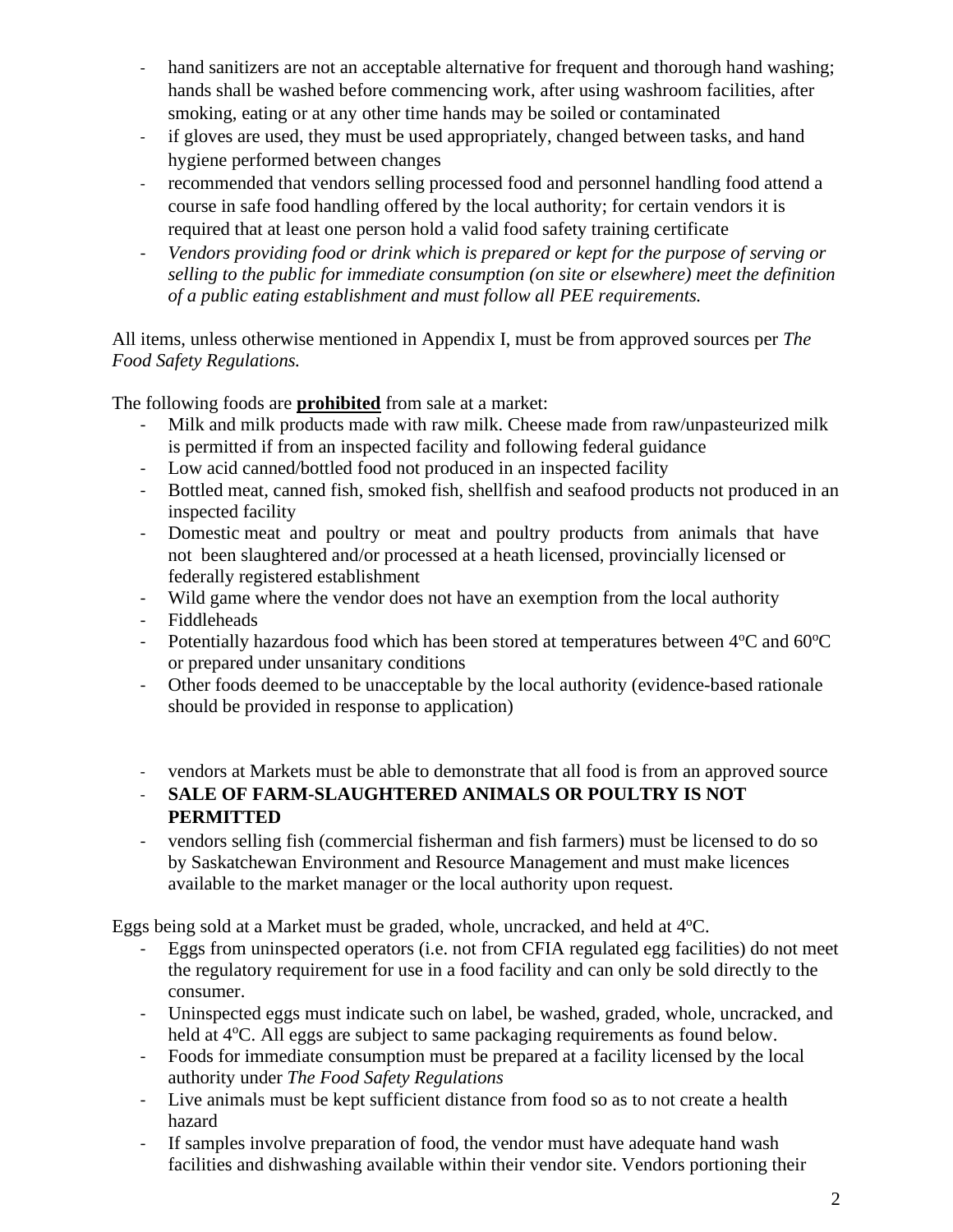items, but not modifying or preparing foods (i.e. portioning out chips, fudge, fruit, etc.), need access to hand and dishwashing facilities within the market and hand sanitizer

Vendors offering food samples shall:

- follow all handwashing requirements,
- remove and discard samples if they are openly displayed longer than two hours, and
- discard leftover or contaminated samples.
- For other vendors, Canadian Food Inspection Agency enforce regulations that address labelling issues. Labelling must show the following:
	- (1) Common name of food;
	- (2) Quantity or weight;
	- (3) Ingredients in descending order of proportion;
	- (4) Name and address of producer;
	- (5) Durable life date of perishables.

From<http://www.inspection.gc.ca/english/fssa/labeti/guide/toce.shtml>

- food grade plastic bags and wrap, paper bags, Styrofoam, cardboard, and other disposable containers shall be clean and not previously used; any re-usable containers must be washed-rinsed-sanitized between uses and stored in a manner that prevents contamination
- garbage and grocery bags are prohibited for storing or transporting food because they contain chemical products, which can leach into the food and are not considered food grade containers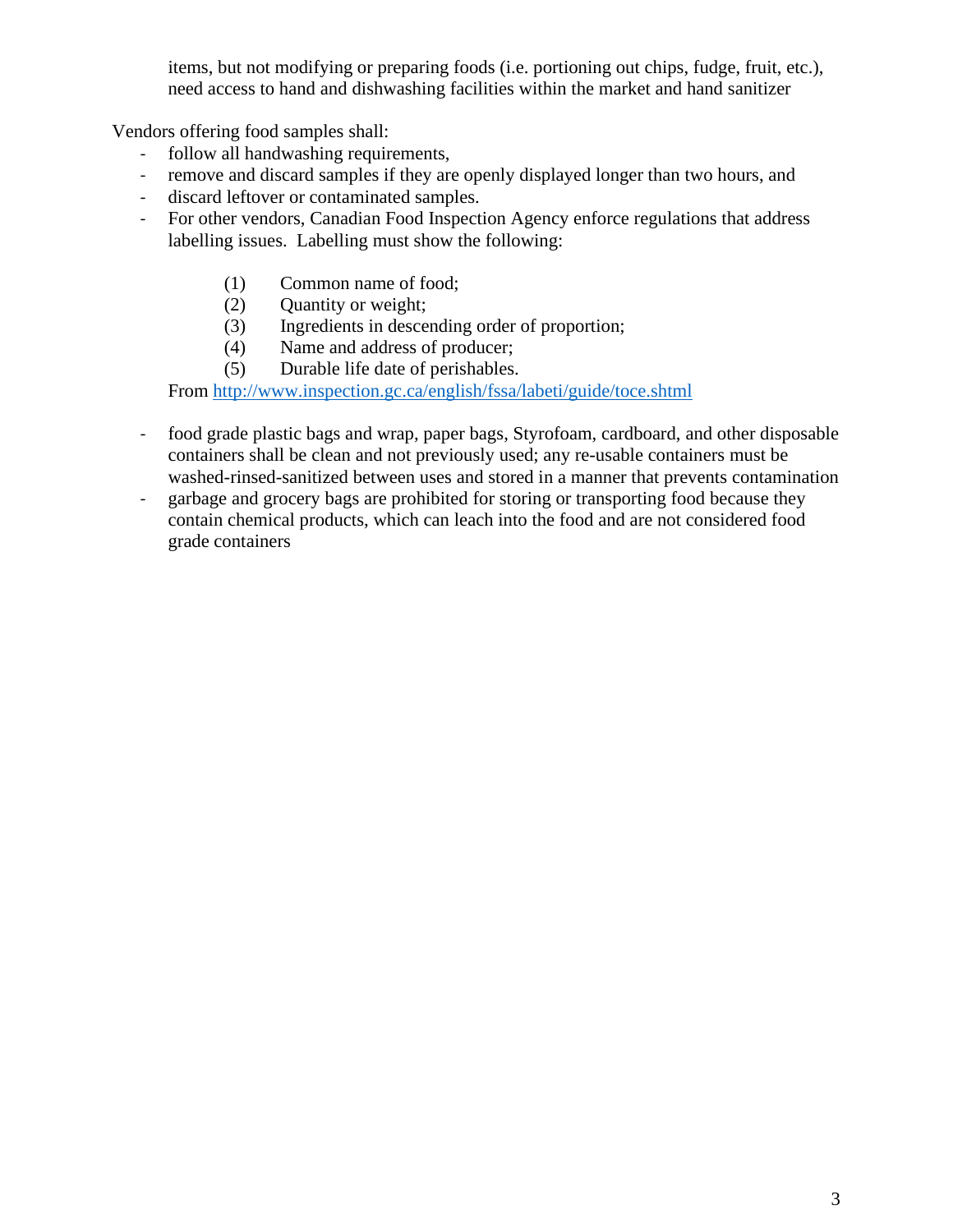## PERMITTED FOODS

The foods listed in this Guideline apply to Farmers'/ Public Markets only. Sale of foods outside of the market are subject to approval by the appropriate government agency and may be subject to other federal, provincial or municipal restrictions. Please contact your public health inspector (PHI) for specific information.

Products require adequate protection from consumer handling. Food must meet all applicable local bylaws, provincial and federal regulations. Foods must meet provincial *Food Safety Regulations.* Vendors preparing foods intended and served for immediate consumption may meet the definition of a public eating establishment and must meet PEE requirements. Temporary food vendors must meet all temporary food or mobile food health and safety protections required by the local authority per the applicable technical guidelines for PHIs.

| <b>PRODUCT</b>                                                                                              | FRESH &<br><b>SHELF</b><br><b>STABLE</b> | <b>REFRIG</b> | <b>FROZEN</b> | <b>Notes</b><br>(see |
|-------------------------------------------------------------------------------------------------------------|------------------------------------------|---------------|---------------|----------------------|
| 1. Fruit - Whole                                                                                            | yes                                      | yes           | yes           | below)<br>1          |
| 2. Vegetables - whole                                                                                       | yes                                      | yes           | yes           | 1, 15                |
| 3. Cut fruits and vegetables                                                                                | no                                       | Yes           | yes           | 6                    |
| 4. Fruit and Vegetable juices                                                                               | no                                       | yes           | yes           | 5,7                  |
| 3. Honey                                                                                                    | yes                                      | n/a           | n/a           |                      |
| 4. Meat                                                                                                     | no                                       | yes           | yes           | 2                    |
| 5. Fish and Shellfish                                                                                       | no                                       | yes           | yes           | 3                    |
| 6. Poultry                                                                                                  | no                                       | yes           | yes           | 2                    |
| 7. Dairy Products                                                                                           | no                                       | yes           | yes           | 8                    |
| 8. Eggs - whole, shelled                                                                                    | no                                       | yes           | no            | 9                    |
| 8. Baked Goods                                                                                              | yes                                      | yes           | yes           | 4                    |
| 9. Prepared/Processed Foods - Must be from approved/inspected                                               |                                          |               |               | 5                    |
| food processor and facility                                                                                 |                                          |               |               |                      |
| cabbage rolls (without meat), dolmades, beetniks<br>$\bullet$                                               | no                                       | yes           | yes           |                      |
| perogies, dumplings, filled buns, spring rolls, samosas<br>٠                                                | no                                       | yes           | yes           |                      |
| pizza<br>٠                                                                                                  | no                                       | yes           | yes           |                      |
| sprouted seeds<br>٠                                                                                         | No                                       | yes           | yes           |                      |
| cured, dried or jerked meats or meat alternatives (beef,<br>$\bullet$<br>ham, bacon, tofu, tempeh, poultry) | no                                       | yes           | yes           | 2, 17                |
| fermented foods and beverages (sauerkraut, kimchi,<br>$\bullet$<br>kombucha, etc.)                          | yes                                      | yes           | yes           | 17                   |
| pickled eggs or meats<br>$\bullet$                                                                          | yes                                      | yes           | n/a           | 2, 16, 17            |
| pickled vegetables, relish, antipasto (if > 4.6 pH)<br>٠                                                    | yes                                      | yes           | n/a           | 17                   |
| canned beans<br>٠                                                                                           | yes                                      | yes           | n/a           | 17                   |
| salsa (fresh, canned in >4.6 pH), guacamole, pesto, garlic<br>٠<br>spreads, hummous, baba ganoush, aioli    | no                                       | yes           | n/a           |                      |
| herb and flavoured oils<br>$\bullet$                                                                        | yes                                      | yes           | n/a           | 17                   |
| soups, stews, dehydrated soups with potentially hazardous<br>٠<br>ingredients                               | yes                                      | yes           | yes           | 17                   |
| BBQ sauce, bitters, extracts, sauces, salad dressings,<br>condiments, hot sauce                             | yes                                      | yes           | yes           | 17                   |
| 10. Home-based Food Processor Foods                                                                         | yes                                      | n/a           | n/a           | 10                   |
| 11. Beverages (other than fruit/vegetable juice and fermented                                               | yes                                      | yes           | yes           | 5, 14                |
| beverages)                                                                                                  |                                          |               |               |                      |
| 12. Food intended for immediate consumption                                                                 | yes                                      | yes           | yes           | 13                   |
| 13. Wild foraged berries, greens, herbs, plants                                                             | yes                                      | yes           | yes           | 11                   |
| 14. Wild mushrooms                                                                                          | Yes                                      | Yes           | yes           | 12                   |